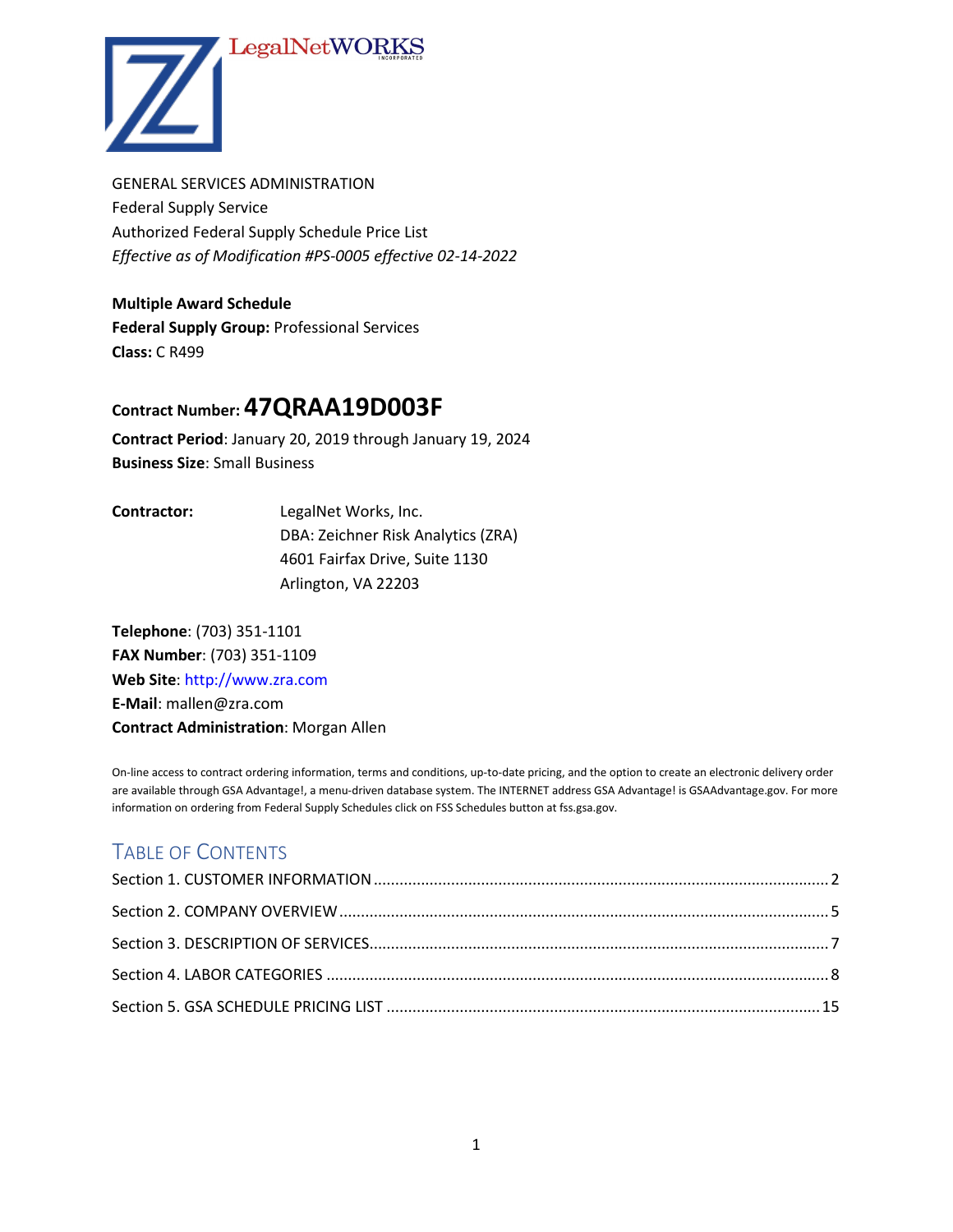### **Section 1. CUSTOMER INFORMATION**

| <b>SIN</b>              | Recovery     | <b>SIN Description</b>                                                                                                                            |
|-------------------------|--------------|---------------------------------------------------------------------------------------------------------------------------------------------------|
| 541611                  | 541611RC     | Management and Financial Consulting, Acquisition and Grants<br>Management Support, and Business Program and Project Management<br><b>Services</b> |
| OLM/<br><b>OLMSTLOC</b> | <b>OLMRC</b> | Order Level Materials (OLM)                                                                                                                       |

#### <span id="page-1-0"></span>**1a. Table of Awarded Special Item Number(s):**

- **1b. Identification of the lowest priced model number and lowest unit price for that model for each special item number awarded in the contract:** See Section 5. GSA Schedule Pricing
- **1c. If the Contractor is proposing hourly rates, a description of all corresponding commercial job titles, experience, functional responsibility and education for those types of employees or subcontractors who will perform services shall be provided. If hourly rates are not applicable, indicate "Not applicable" for this item:** See Section 4. Labor Categories
- **2. Maximum Order:** \$1,000,000.00
- **3. Minimum Order:** \$100.00
- **4. Geographic Coverage (delivery area):** Domestic Only
- **5. Point(s) of production:** Same as company address.
- **6. Discount from list prices or statement of net price:** Government net prices (discounts already deducted). See **Section 5. GSA Schedule Pricing**
- **7. Quantity discounts:** None.
- **8. Prompt payment terms:** Net 30 days. **Information for Ordering Offices:** Prompt payment terms cannot be negotiated out of the contractual agreement in exchange for other concessions
- **9. Foreign items:** None.
- **10a. Time of delivery.** Specified on the Task Order.
- **10b. Expedited Delivery. The Contractor will insert the sentence "Items available for expedited delivery are noted in this price list." under this heading. The Contractor may use a symbol of its choosing to highlight items in its price list that have expedited delivery:** Contact Contractor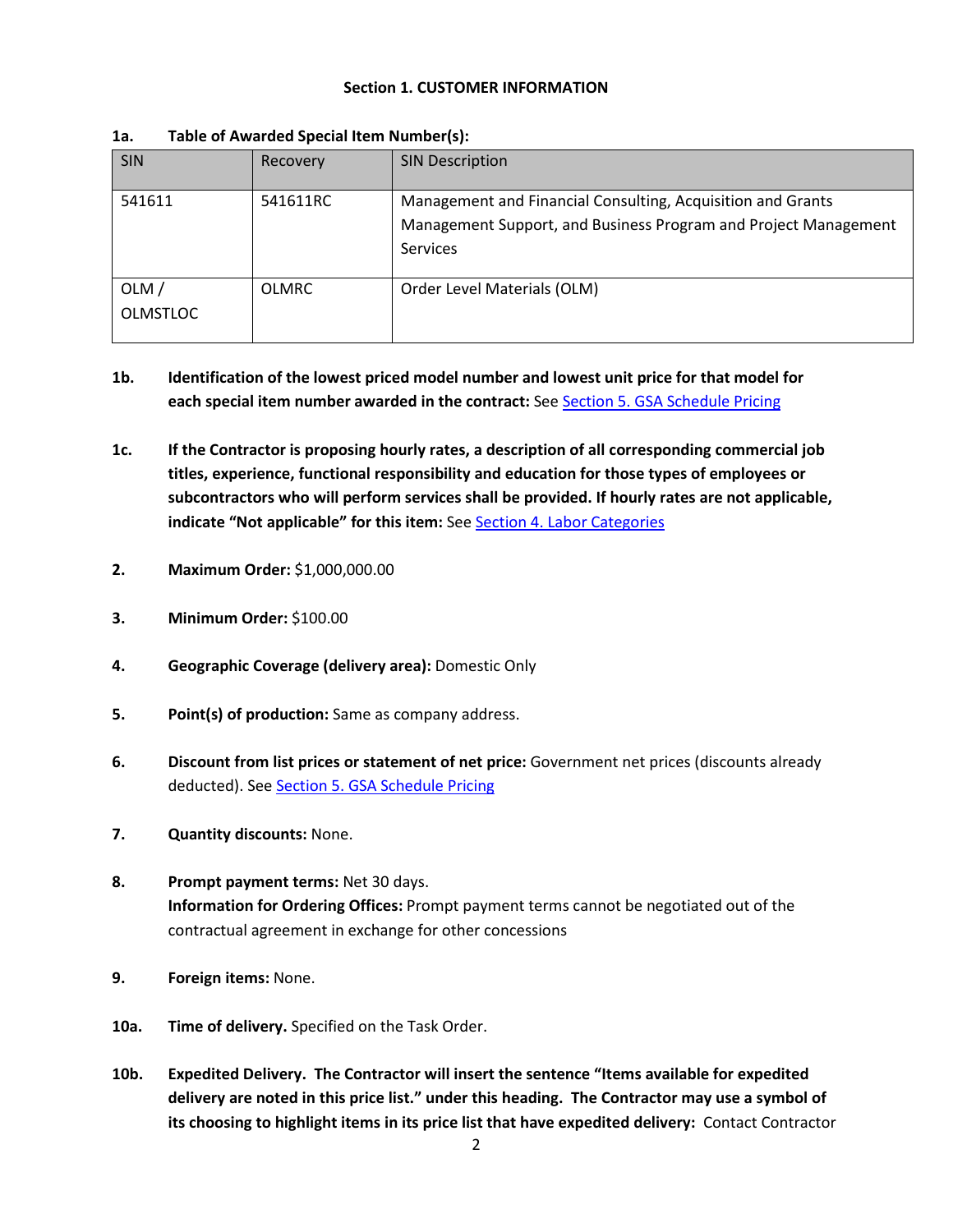- **10c. Overnight and 2-day delivery. The Contractor will indicate whether overnight and 2-day delivery are available. Also, the Contractor will indicate that the schedule customer may contact the Contractor for rates for overnight and 2-day delivery:** Contact Contractor
- **10d. Urgent Requirements. The Contractor will note in its price list the "Urgent Requirements" clause of its contract and advise agencies that they can also contact the Contractor's representative to effect a faster delivery:** Contact Contractor
- **11. F.O.B. point(s):** Destination.
- **12a. Ordering address:** (Same as company address.) LegalNet Works, Inc. DBA Zeichner Risk Analytics (ZRA) 4601 Fairfax Drive, Suite 1130 Arlington, VA 22203 **Telephone**: (703) 351-1101; **Fax**: (703) 351-1109; **Web Site**: http://www.zra.com
- **12b. Ordering procedures:** For supplies and services, the ordering procedures, information on Blanket Purchase Agreements (BPA's) are found in Federal Acquisition Regulation (FAR) 8.405-3.
- **13. Payment address:** Same as company address.
- **14. Warranty provision:** None.
- **15. Export packing charges, if applicable:** N/A
- **16. Terms and conditions of rental, maintenance, and repair (if applicable):** N/A
- **17. Terms and conditions of installation:** N/A
- **18a. Terms and conditions of repair parts indicating date of parts price lists and any discounts from list prices:** N/A
- **18b. Terms and conditions for any other services:** N/A
- **19. List of service and distribution points:** N/A
- **20. List of participating dealers:** N/A
- **21. Preventive maintenance:** N/A
- **22a. Special attributes such as environmental attributes (e.g., recycled content, energy efficiency, and/or reduced pollutants):** N/A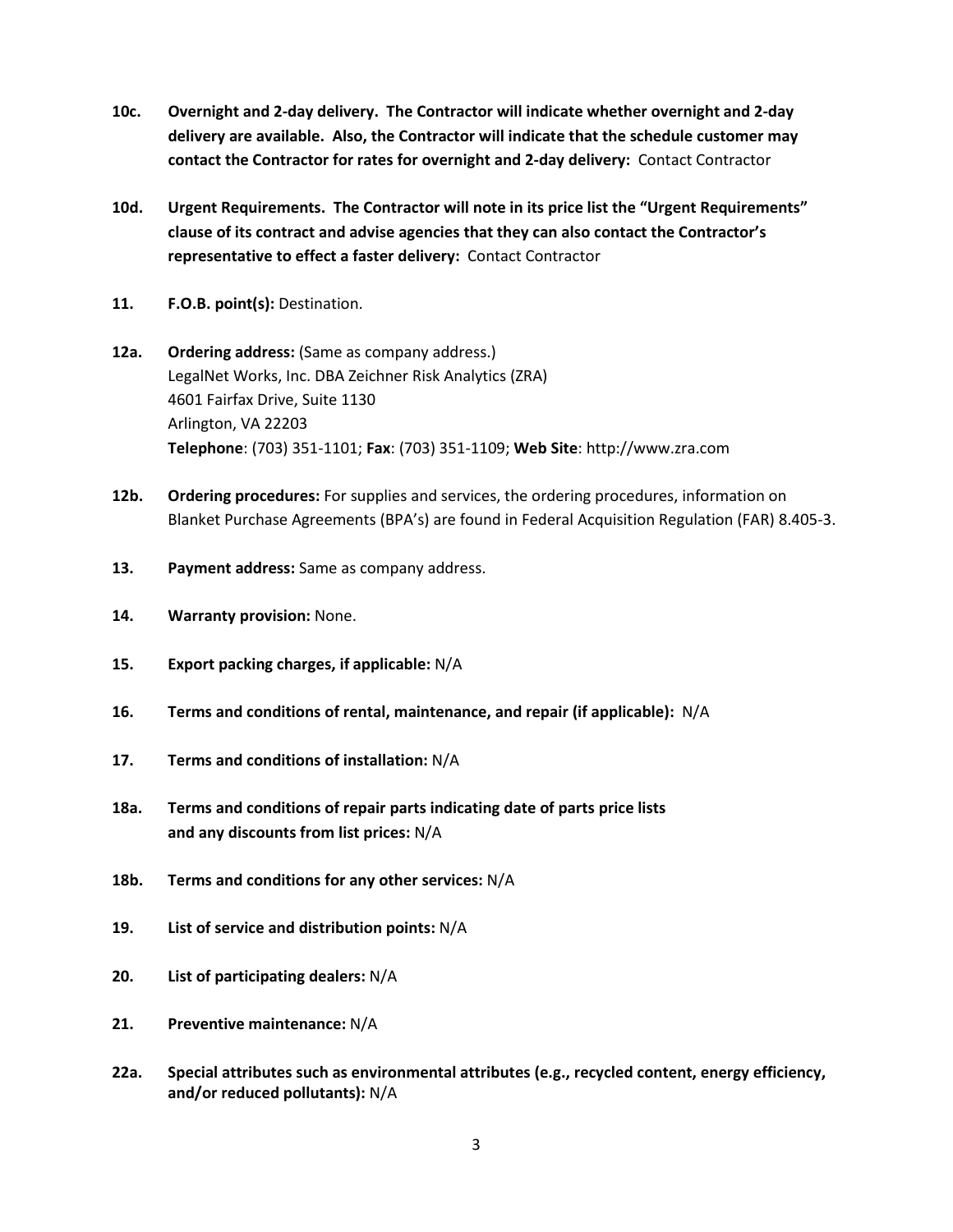- **22b. If applicable, indicate that Section 508 compliance information is available on Electronic and Information Technology (EIT) supplies and services and show where full details can be found (e.g. contactor's website or other location.) The EIT standards can be found at:**  [www.Section508.gov/:](http://www.section508.gov/) N/A
- **23. Unique Entity Identifier (UEI) number:** 96-5637424
- **24. Registration in System for Award Management (SAM) Database:** LegalNet Works/ZRA is registered in SAM.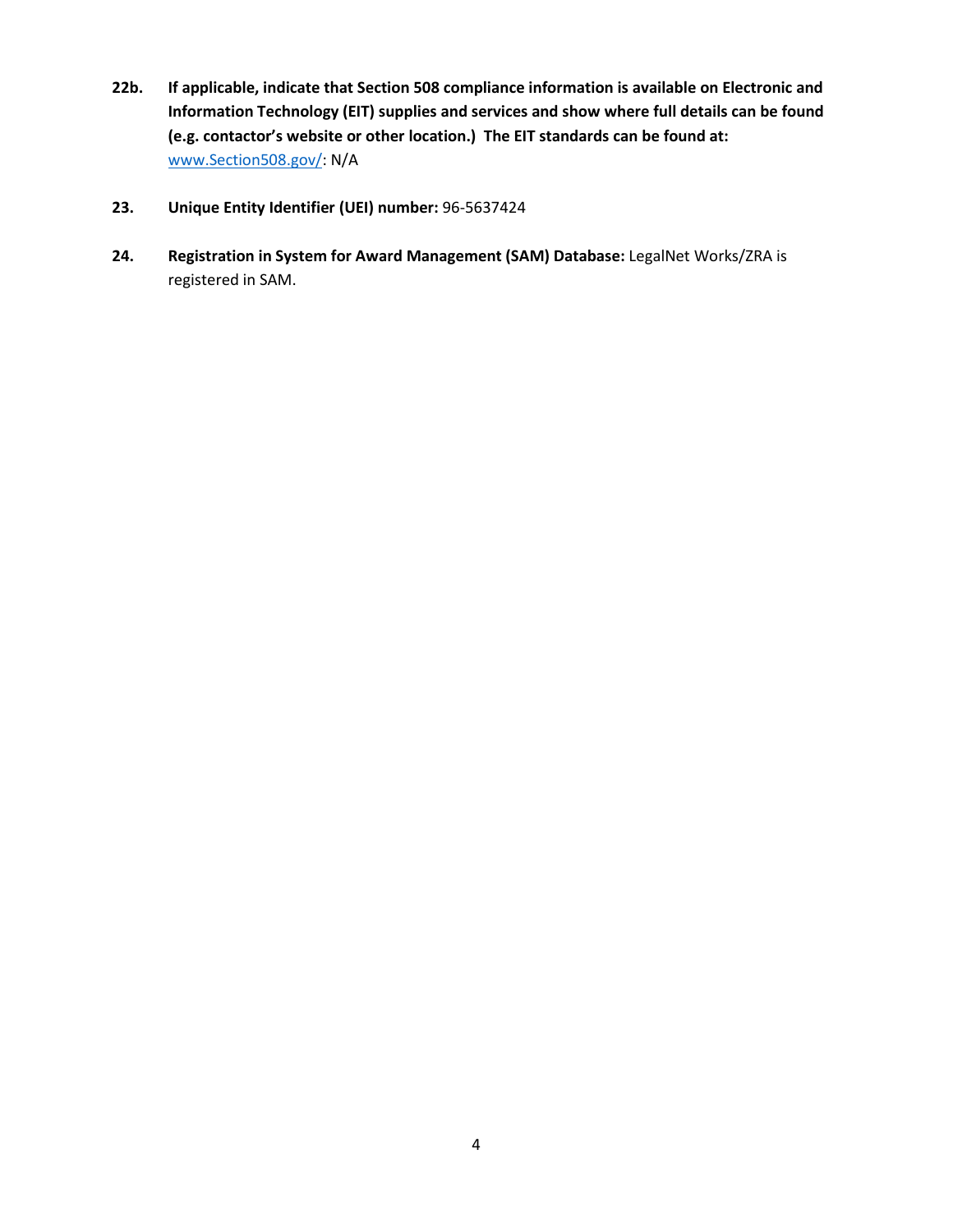# **Section 2. COMPANY OVERVIEW**

<span id="page-4-0"></span>Formed in 1996, LegalNet Works Incorporated/ZRA focuses on the development of information security laws and regulations (such as FISMA) with an emphasis on liability, risk management, national security, regulatory compliance, and privacy. LegalNet/ZRA has extensive expertise with Fortune 100 CEO's, capital planning, critical infrastructure protection (CIP), national security / emergency preparedness (NS/EP), and certification and accreditation (C&A). LegalNet/ZRA consults both government and industry officials on legal and policy reform in these complex areas.

# LegalNet/ZRA's recent experience includes:

- **Cybersecurity Program Management**: Provide full life-cycle support conceptualizing, creating, managing, and growing government cybersecurity programs. Over 17-years' experience in all key areas, including, capability development, artifact creation (Mission Needs Statement; CONOPS; Analysis of Alternatives (AoA), Acquisition Program Baseline, etc.); Capital Planning and Investment Control (CPIC), including budget creation and analysis (e.g., LCCE); Architecture; Program Reporting and Compliance; and Human Capital Planning (hiring, training, retaining – preparation of Tables of Organization). Provide extensive support in concert with security engineers, including IT and security requirements and architecture as well as security operations.
- **Cybersecurity Policy Support:** Provide subject matter expertise and analysis of existing and emerging information security/cybersecurity laws, regulations, and policies, with extensive experience in Department of Homeland Security and in concert with Federal Departments and Agencies. Experience managing White House policy processes (e.g., Interagency Policy Committees for National Security Staff), drafting official policy statements for National Cybersecurity Protection System (NCPS), and providing policy support for principal cybersecurity programs and services (e.g.,  $EINSTEIN - E<sup>3</sup>A$ ,  $Enhanced Cybersecurity Services (ECS)$ ).
- **Critical Infrastructure Support** Present over 17 years' experience working directly with critical infrastructure owners and operators on security challenges. Includes over 13 years' past performance working with U.S. Chief Executive Officers (CEOs) on board-level critical infrastructure public-private partnerships, emergency communications, and risk analysis.
- **IT and Cybersecurity Transformation Support**: Provide IT strategic planning and realignment support, strategic and operational gap identification and analysis, metrics and measures development and implementation, development of dashboards and reporting, and business process engineering and improvement. Additional expertise in the areas of IT transformation that involve cybersecurity challenges and business requirements. Work experience in the past five years covers integration of Intrusion Detection Systems (IDS), Intrusion Prevention Systems (IPS), and countermeasures as part of existing IT architectures. Also includes integration with cloud service providers and other Departments and Agencies.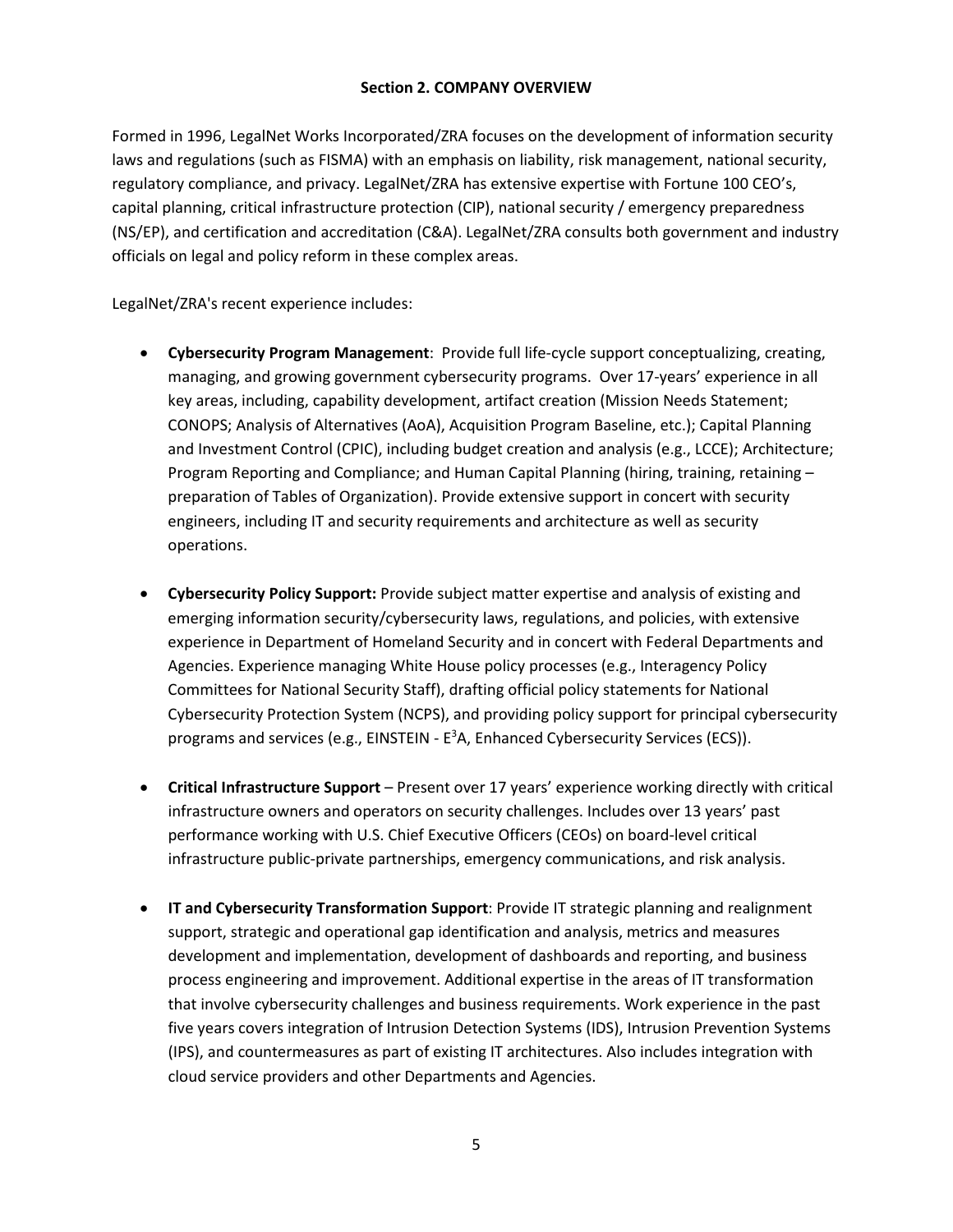- **Cybersecurity Operations and Management**: Provide strategic, operational, technical, and policy support specifically for cybersecurity incident management. Over 10 years' experience in specialty areas – including digital forensics, information sharing, tool development, and SOP development, and incident response.
- **Privacy Support Services:** Over 17 years' experience managing Federal and State & local government privacy requirements. Preparation of Privacy Impact Assessments (PIAs); negotiation of privacy requirements with engineers and technical staff; and development of privacy programs to include Privacy Act, Freedom of Information Act, Wiretap Act 2511s, and other emerging privacy requirements.
- **Interagency Engagement and Outreach support:** Provides subject matter expertise to support engineering and technology outreach and engagement with interagency partners (e.g., Departments and Agencies, NSS/NSC; OMB; OSTP; CIO Council, CISO Council) including developing communications and messaging materials, engagement framework, and program CONOPS.
- **IT Supply Chain Program Management support:** Provides technical, policy, and strategic planning addressing cybersecurity and supply chain challenges in the federal civilian government. Includes special emphasis on risk assessment; compliance with the Federal Acquisition Regulations (FARs); CFIUS reviews; and IT supply chain security capability development.
- **Risk Management support:** Establish processes, procedures, capabilities, and practices to identify and manage potential risks to the federal civilian government information and communications technology infrastructure. Work includes threat, vulnerability, and consequence analysis, quantification of cybersecurity and security metrics, and compliance.
- **Training**: Provide cybersecurity training for analysts, senior executive service, and management. Offer customized and pre-existing (Off-the-Shelf) curricula for cybersecurity risks, including threat assessment as well as program creation and management.

LegalNet/ZRA's multi-disciplinary consulting team works with clients on business improvement initiatives on a daily basis. Our team includes research and policy analysts, financial analysts, legal analysts, multi-media and training specialists, facilitators, and other professionals with experience in performance improvement and change initiatives. Our team maintains a minimum of Secret clearance and most possess active Top Secret clearances with SCI access.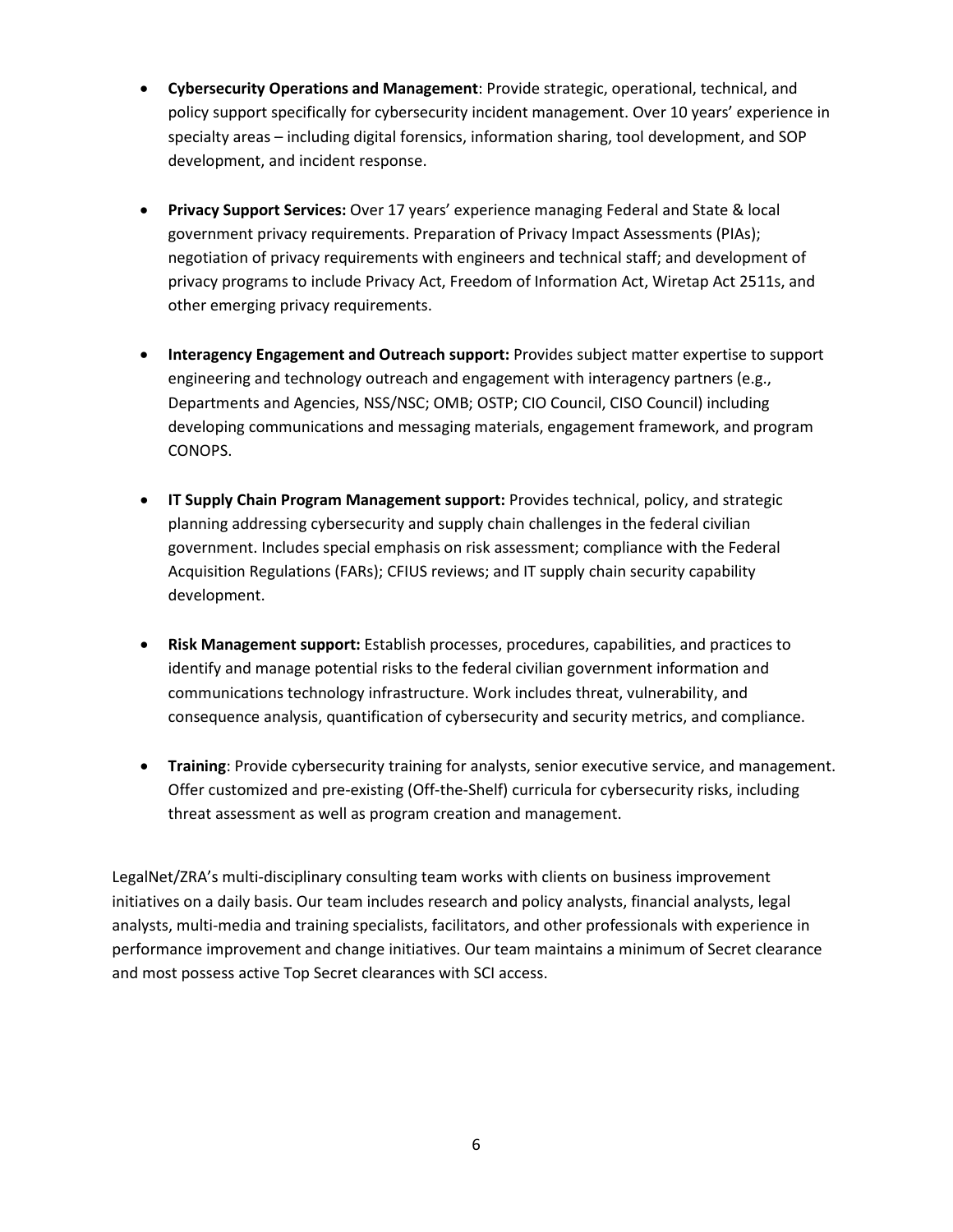# **Section 3. DESCRIPTION OF SERVICES**

# <span id="page-6-0"></span>*541611 – Administrative Management and General Management Consulting Services*

LegalNet Works/ZRA views our consulting services as the backbone our MOBIS engagements. Our team provides expert advice, guidance, and counsel to improve the performance, quality, timeliness and efficiency of services provided by its government clients. Our consulting services are enhanced by our firsthand knowledge of and experience with commercial and government best practices, broad subjectmatter expertise, and a deep understanding of the federal government.

The LegalNet Works/ZRA team provides comprehensive consulting services that include the following:

- Management and Strategy Consulting
- Program Planning, Audits, and Evaluations
- Studies, Analyses/Assessments, Scenarios, and Reports, such as
	- o Defense studies
	- o Tabletop exercises or scenario simulations
	- o Educational studies
	- o Regulatory or Policy Assessments
	- o Organizational Assessments
- Executive/Management Coaching Services
- Customized Business Training
- Policy and Regulation Development
- Business Process Reengineering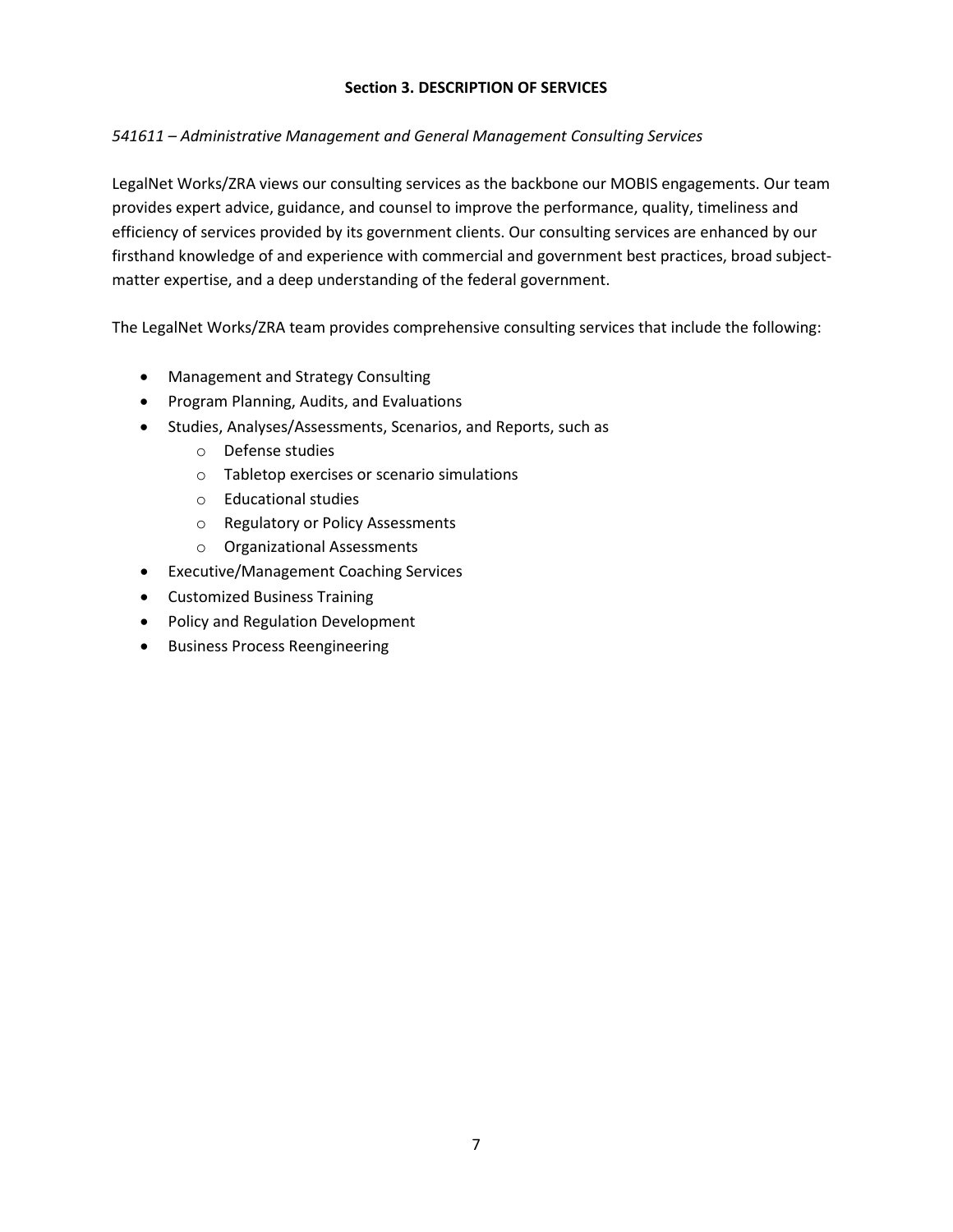# **Section 4. LABOR CATEGORIES**

# <span id="page-7-0"></span>*EXECUTIVE ADVISOR*

### **General Experience:**

Interfaces with senior management, provides guidance to management teams, and oversees program quality. Reviews work product to ensure integration across projects and program teams. Develops substantive technical and policy concepts and ensures full articulation in deliverables.

# **Principal Duties and Responsibilities:**

Executive responsible for oversight and direction of activities in accordance with objectives and policies, industry standards, and best practices. Senior expert presents extensive, enterprise-wide knowledge and experience. Provides thought leadership and strategic insight concerning direction, vision, policy, and technical impacts, and ensures strategies and mission objectives are met against those considerations.

#### **Minimum Education:**

• Bachelor's degree and 5 years of experience

# **Awarded under the following Special Item Numbers (SIN)s: 541611 – Administrative Management and General Management Consulting Services**

# *SENIOR ADVISOR*

# **General Experience:**

Interfaces with management, provides guidance for consulting personnel, and leads consulting effort. Provides project oversights and ensures quality objectives are met. Supports full integration of work across projects and program and helps articulate technical and policy concepts in deliverables.

# **Principal Duties and Responsibilities:**

Responsible for managing activities in accordance with objectives and policies, industry standards, and best practices. Drives strategic objectives and content. Develops knowledge and capabilities derived from broad range of cross industry and government experiences. Develops innovative approaches to address challenges.

# **Minimum Education:**

• Bachelor's degree and 2 years of experience

# **Awarded under the following Special Item Numbers (SIN)s: 541611 – Administrative Management and General Management Consulting Services**

# *ADVISOR*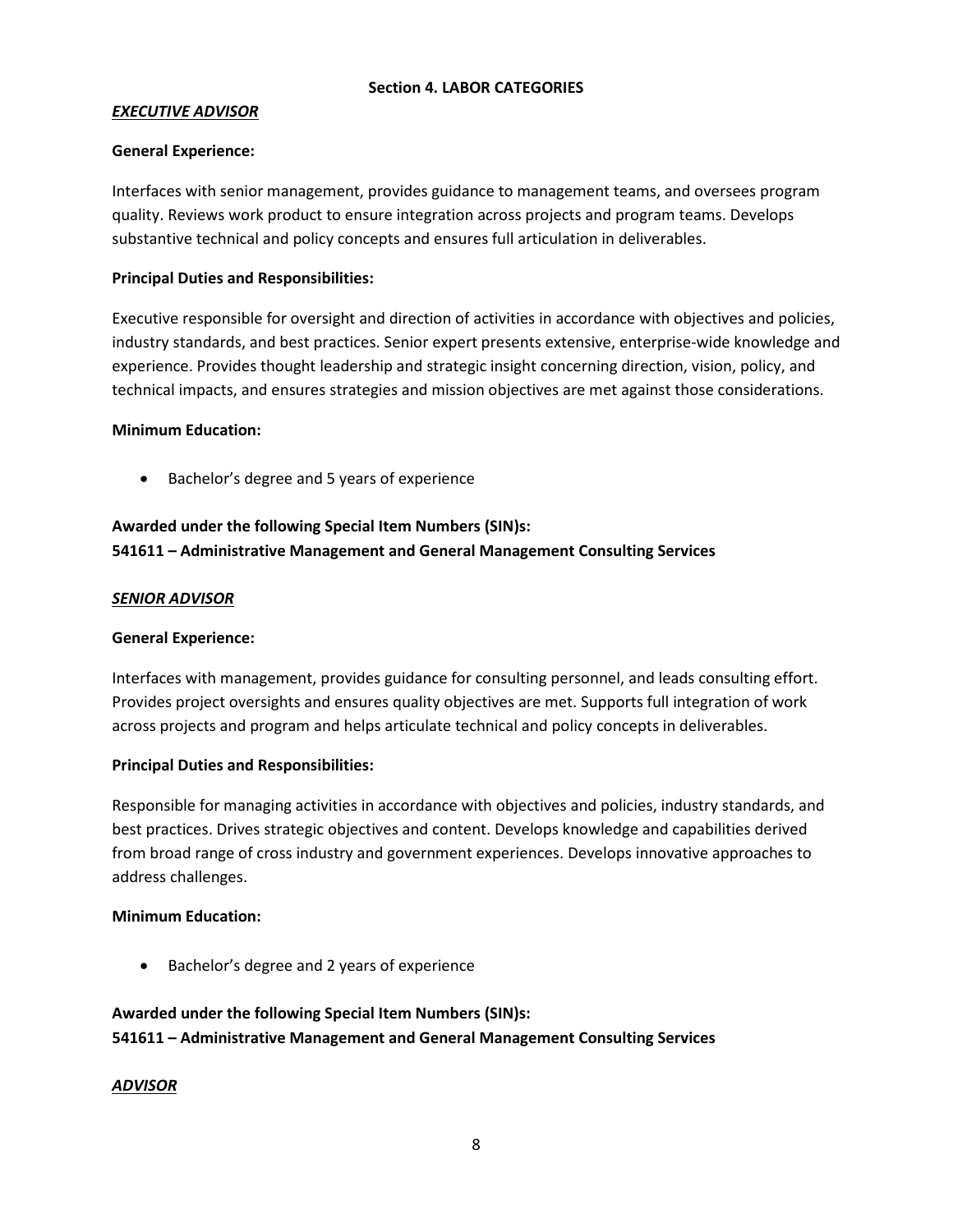### **General Experience:**

Interfaces with customer key personnel, provides guidance to project leaders, and supports project tasks.

### **Principal Duties and Responsibilities:**

Consults and advises the organization on environmental realities. Communicates significant developments by performing analysis and reporting. Develops knowledge and capabilities derived from a range of cross industry and government experiences. Advisor on operational strategies including budget analysis and metrics, briefings development, whitepaper development, value metrics, and risk mitigation.

#### **Minimum Education:**

• Bachelor's degree and 1 year of experience

# **Awarded under the following Special Item Numbers (SIN)s: 541611 – Administrative Management and General Management Consulting Services**

#### *RESEARCH CONSULTANT*

#### **General Experience:**

Experience in cybersecurity policy, strategy, technology, or risk management.

#### **Principal Duties and Responsibilities:**

Provides consulting services to include but not limited to: research, analysis, and program management support.

#### **Minimum Education:**

• Bachelor's degree and 2 years of experience

# **Awarded under the following Special Item Numbers (SIN)s: 541611 – Administrative Management and General Management Consulting Services**

#### *RESEARCH ASSISTANT*

#### **General Experience:**

Experience in policy research, strategy, technology, and/or risk management.

# **Principal Duties and Responsibilities:**

Conducts informational research through use of computerized information sources, libraries and other sources. May perform routine analysis under close supervision. May prepare draft report text with rewrite and review as required.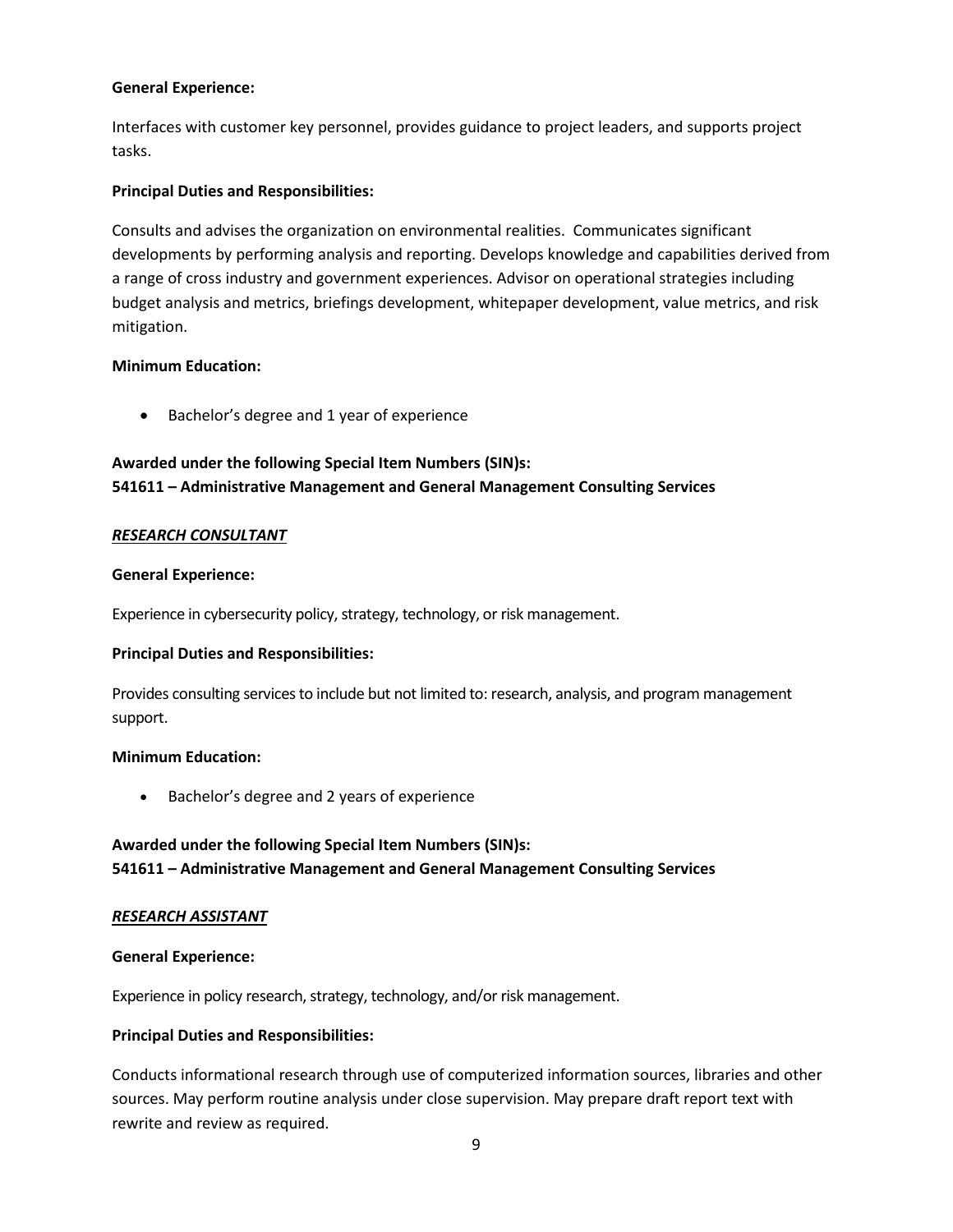### **Minimum Education:**

• 0 years of experience

# **Awarded under the following Special Item Numbers (SIN)s: 541611 – Administrative Management and General Management Consulting Services**

# *MANAGEMENT CONSULTANT I*

### **General Experience:**

Experience in approaches related to cybersecurity risk, process, and communication improvement.

# **Principal Duties and Responsibilities:**

Executes on project deliverables, including research, evaluations, studies, analyses, business policy and regulation development and strategy formulation. Manages a team of research assistants and analysts supporting an agency's information research, analyses, and impact of changes and directives.

# **Minimum Education:**

• Bachelor's degree and 5 years of experience

# **Awarded under the following Special Item Numbers (SIN)s: 541611 – Administrative Management and General Management Consulting Services**

# *MANAGEMENT CONSULTANT II*

# **General Experience:**

Experience in U.S. Government approaches related to cybersecurity risk. Experience consulting to directors and senior managers on approaches to cybersecurity risk and assist in development of risk-informed methodologies and metrics for cybersecurity.

# **Principal Duties and Responsibilities:**

Analyzes proposed and implemented changes to policies, directives, and leadership and implications to tasking from government agencies. Provides strategic insight concerning direction, vision, policy, and technical impacts, and ensures strategies and mission objectives are met against those considerations. Facilitates development of technical deliverables, provides recommendations on approaches, and contributes directly to work products, and in the development of risk-informed methodologies and metrics for cybersecurity.

# **Minimum Education:**

• Bachelor's degree and 7 years of experience

# **Awarded under the following Special Item Numbers (SIN)s:**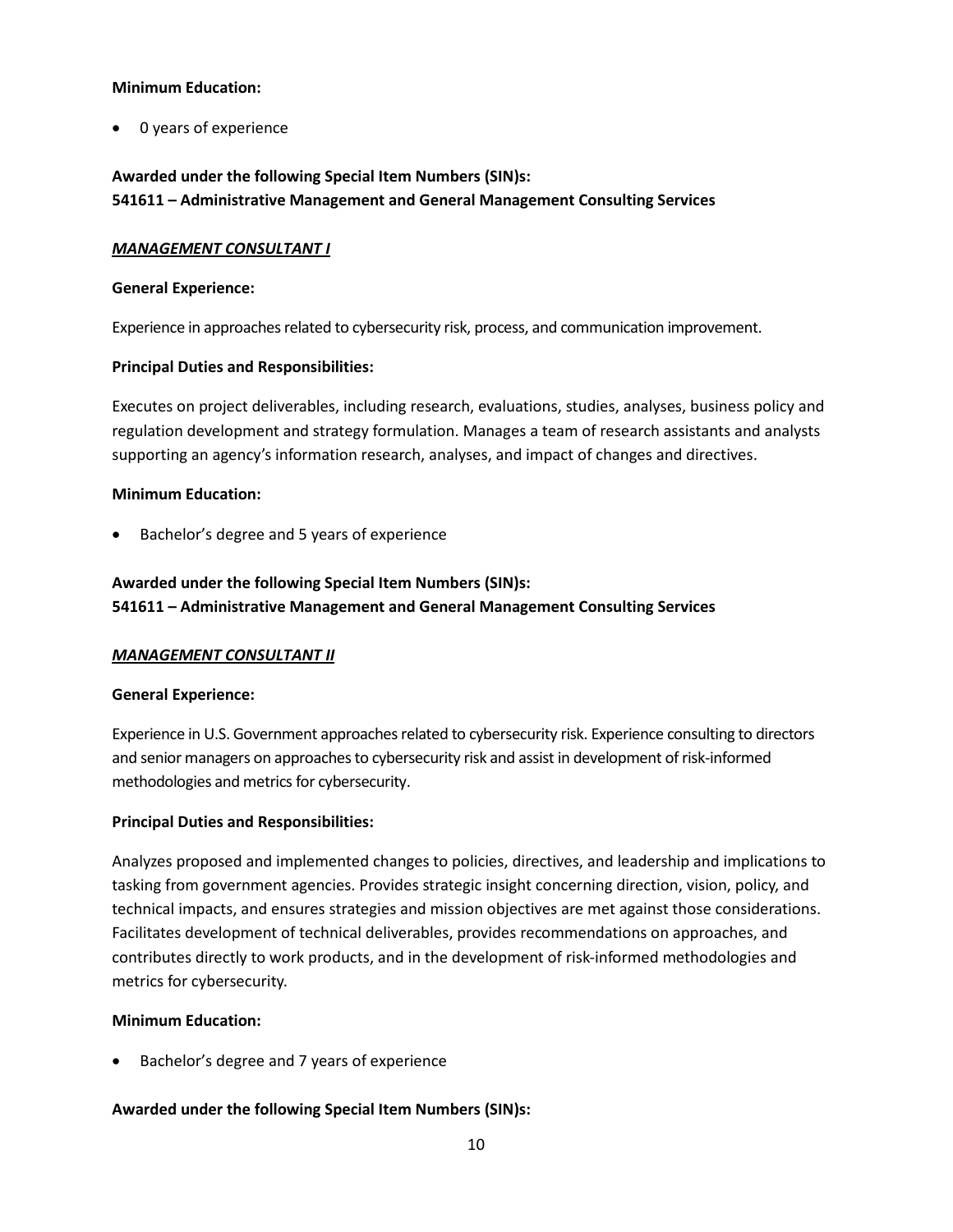### **541611 – Administrative Management and General Management Consulting Services**

### *MANAGEMENT CONSULTANT III*

#### **General Experience:**

Experience in government and cybersecurity policy knowledge and experience with the problem and solutions spaces associated with growing dependence on information infrastructure. Experience consulting to agency directors and senior managers on approaches to cybersecurity risk and assist in development of risk-informed methodologies and metrics for cybersecurity.

#### **Principal Duties and Responsibilities:**

Responsible for oversight, analysis, and dissemination of proposed and implemented changes to policies, directives, and leadership, and implications to tasking from government agencies. Provides leadership and strategic insight concerning direction, vision, policy, and technical impacts, and ensures strategies and mission objectives are met against those considerations. Facilitates development of technical deliverables, provides recommendations on approaches, and contributes directly to work products, and in the development of risk-informed methodologies and metrics for cybersecurity.

#### **Minimum Education:**

• Master's degree and 10 years of experience

# **Awarded under the following Special Item Numbers (SIN)s: 541611 – Administrative Management and General Management Consulting Services**

# *PRINCIPAL CONSULTANT*

#### **General Experience:**

Provides consulting to agency directors and senior managers on implementation of agency wide strategy development, implementation, and process improvement initiatives.

# **Principal Duties and Responsibilities:**

Designs, organizes, leads, and conducts executive-level workshops, seminars, training sessions, and facilitation. Tailors strategy development, implementation, and quality improvement courses and workshops for an agency's specific needs. Creates original and innovative models and techniques. Facilitates strategy development, implementation, and process improvement efforts requiring a mastery of technical expertise in scientific/technical disciplines or areas. Gives lectures or conducts training related to quality implementation or technical enhancement to strategy development, implementation, process improvement, and customer service.

#### **Minimum Education:**

• Bachelor's degree and 8 years of experience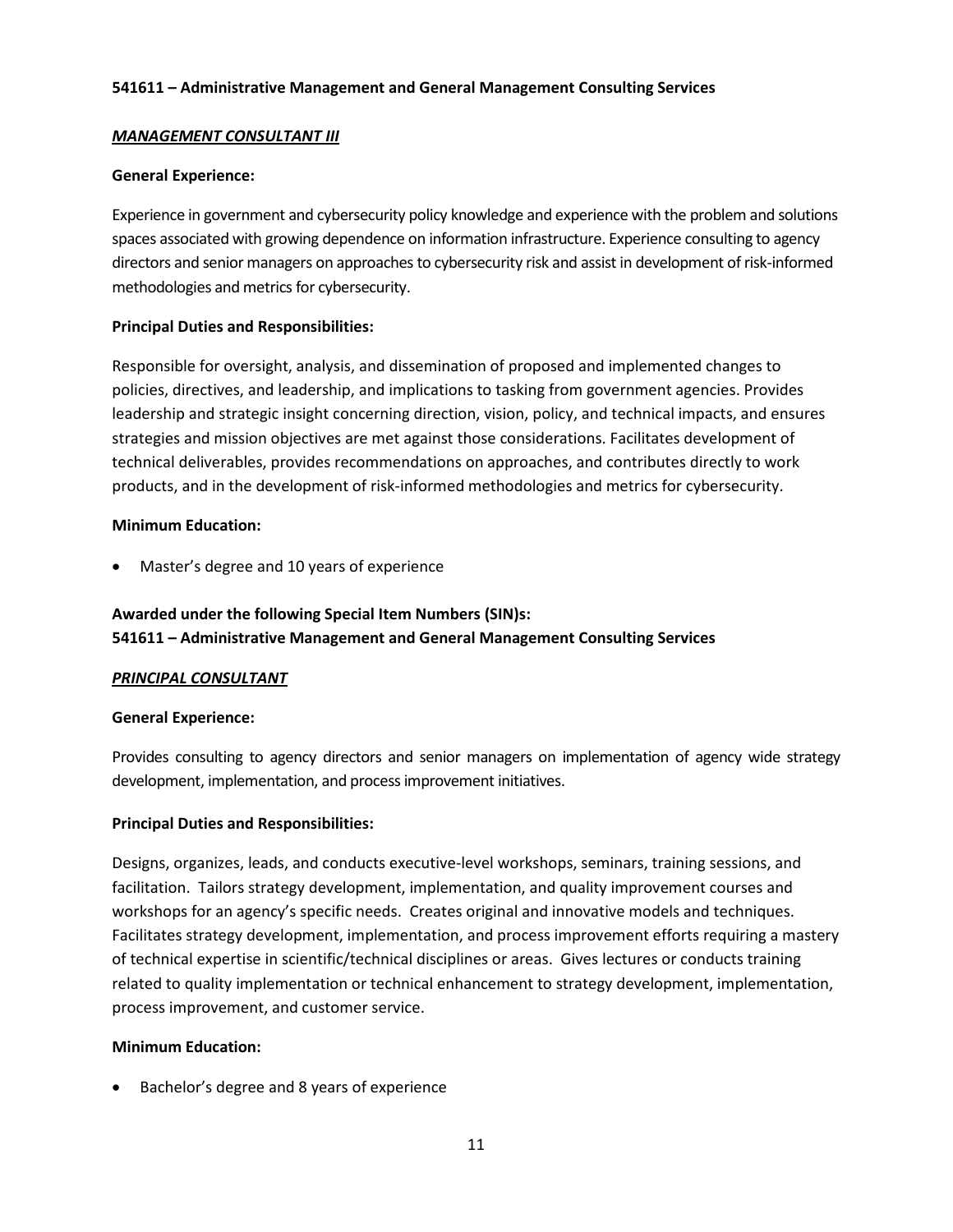# **Awarded under the following Special Item Numbers (SIN)s: 541611 – Administrative Management and General Management Consulting Services**

# *SENIOR CONSULTANT*

#### **General Experience:**

Provides consulting to directors and senior managers on implementation of agency wide quality and process improvement initiatives.

# **Principal Duties and Responsibilities:**

Captures, analyzes, and evaluates customer, project or system requirements. Develops, leads, and conducts quality workshops, seminars, training sessions and facilitation. Tailors strategy development, implementation, and process improvement efforts requiring a mastery of technical subject matter and experience in specific programs or processes. Leads and conducts benchmarking surveys for an organization. Facilitates strategy development, implementation, and process improvement efforts requiring a mastery of technical subject matter and experience in specific programs and processes. Manages a team of consultants and analysts supporting an agency's strategy development, implementation, and process improvement and training efforts. Generates program papers and documents.

# **Minimum Education:**

Bachelor's degree and 6 years of experience

# **Awarded under the following Special Item Numbers (SIN)s: 541611 – Administrative Management and General Management Consulting Services**

#### *INTERN CONSULTANT*

#### **General Experience:**

Provides support to senior consultants, managers, supervisors, and the workforce on implementation of an organization's development, implementation, and process improvement initiatives.

# **Principal Duties and Responsibilities:**

Provides technical assistance, quality management, and quality analyses. Supports consultant staff. Conducts research and writing. Provides general technical support to clients, including on-site assistance. Ensures quality standards on project deliverables.

# **Minimum Education:**

- Entry level; up to 1 year of experience, or
- Prospective Bachelor's degree student

# **Awarded under the following Special Item Numbers (SIN)s:**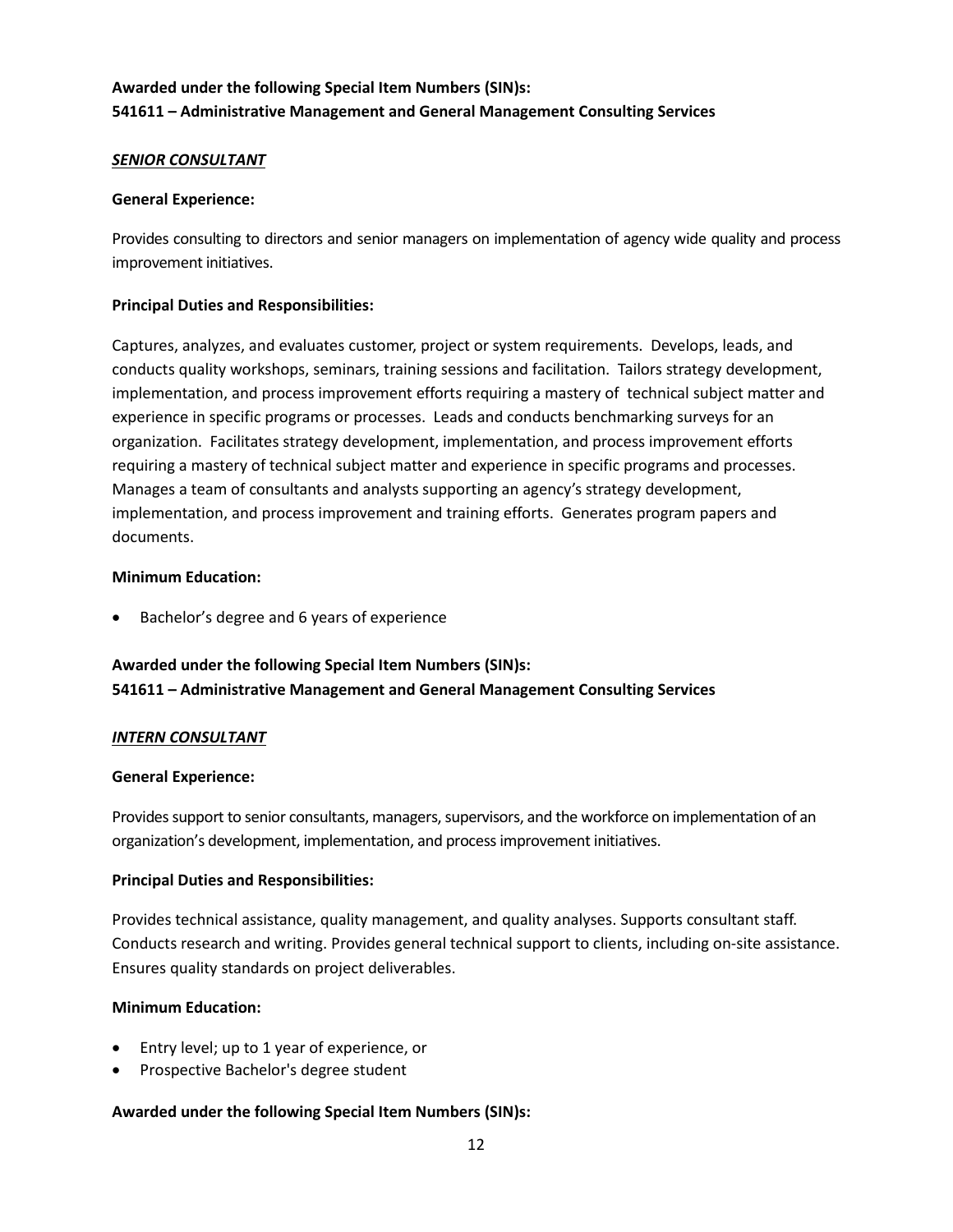#### **541611 – Administrative Management and General Management Consulting Services**

### *PROJECT MANAGER*

#### **General Experience:**

Defines and directs administrative and technical specification related to various project sub tasks.

#### **Principal Duties and Responsibilities:**

Responsible for adherence to and development of schedules supporting the project. Plans, directs and manages the work activities of contracted personnel at customer sites or the activities supporting a unique customer contract. This includes overseeing the preparation, submission, and accuracy of all required paperwork including status reports, financial statements and other project documentation. The project manager is responsible for the quality of and conformance to requirements and methodologies directly related to the contracted effort and that all problems and/or concerns are brought to the attention of the staff manager.

#### **Minimum Education:**

• Bachelor's degree and 4 years of experience

# **Awarded under the following Special Item Numbers (SIN)s: 541611 – Administrative Management and General Management Consulting Services**

#### *PROGRAM MANAGER*

#### **General Experience:**

Performs day-to-day management of multiple programs.

# **Principal Duties and Responsibilities:**

Responsible for the scheduling and allocation of work, provides guidance, coordinates training, and recommends/determines personnel actions. Responsible for regional programs planning, execution and performance. Demonstrates written and oral communication skills. Establishes and alters (as necessary) management structure to direct effective contract support activities. Analyzes and presents cost/schedule summary reports and program reviews to contract office technical representatives and contracts officer.

# **Minimum Education:**

• Bachelor's degree and 8 years of experience

# **Awarded under the following Special Item Numbers (SIN)s: 541611 – Administrative Management and General Management Consulting Services**

# *SUBJECT MATTER EXPERT: LEVEL II*

**General Experience:**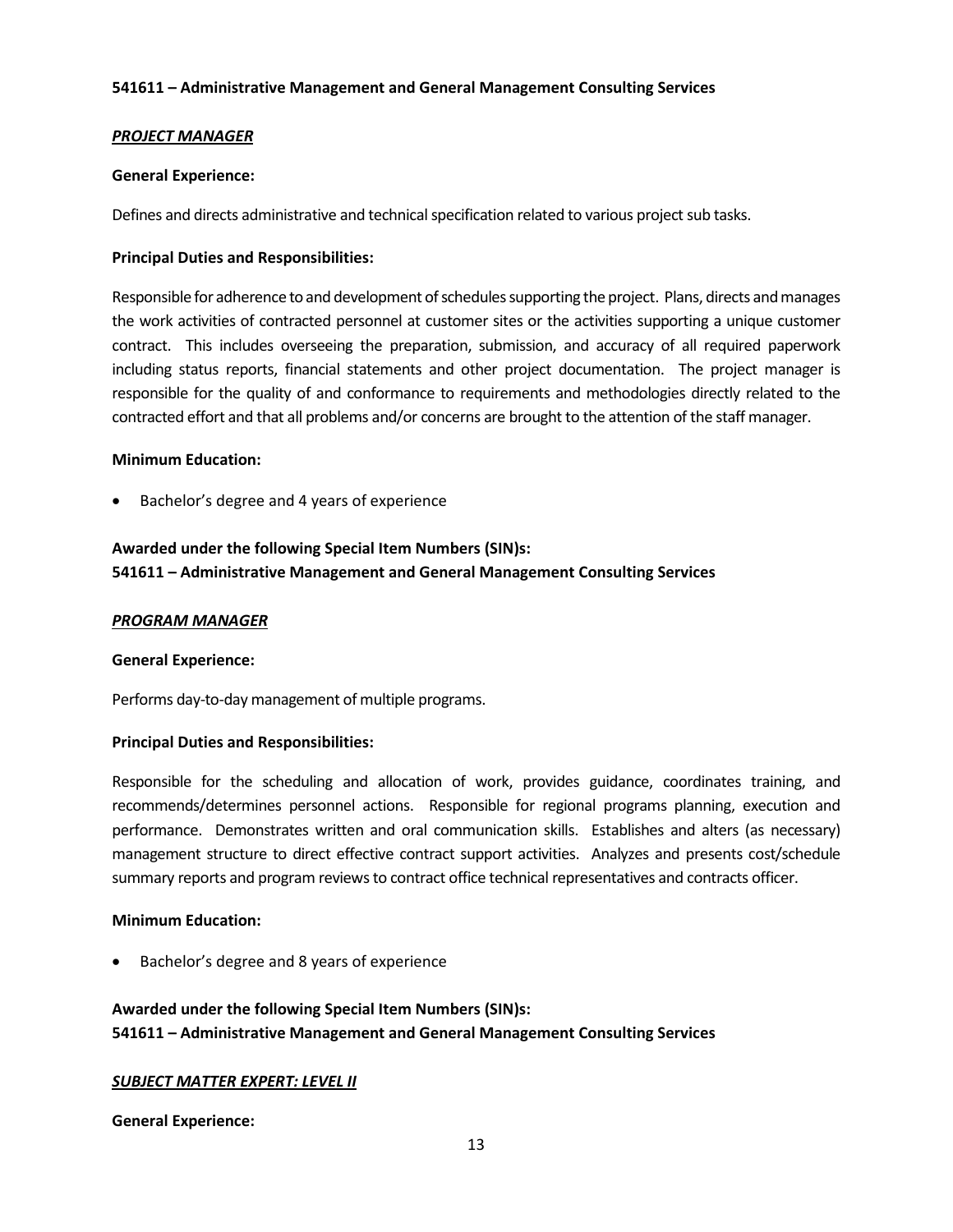Possesses requisite knowledge and expertise so recognized in the professional community that the Government is able to qualify the individual as an expert in the field. Demonstrates exceptional oral and written communication skills.

# **Principal Duties and Responsibilities:**

Analyzes user needs to determine functional requirements. Performs functional allocation to identify required tasks and their interrelationships. Develops corporate / enterprise level policies, procedures, and directives. Recommends network and technology architecture. Provides top level technical management and development in a particular discipline. Identifies resources required for each task. Some examples of a Functional Expert may include, but are not limited to: intrusion detection expert, network penetration engineer, senior technology management engineer, counter-intelligence analyst, computer forensics expert, risk management specialist, and legal counsel.

# **Minimum Education:**

• Bachelor's degree and 3 years of experience

# **Awarded under the following Special Item Numbers (SIN)s: 541611 – Administrative Management and General Management Consulting Services**

# *SUBJECT MATTER EXPERT: LEVEL III*

# **General Experience:**

Possesses requisite knowledge and expertise so recognized in the professional community that the Government is able to qualify the individual as an expert in the field. Demonstrates exceptional oral and written communication skills.

# **Principal Duties and Responsibilities:**

Analyzes user needs to determine functional requirements. Performs functional allocation to identify required tasks and their interrelationships. Develops corporate / enterprise level policies, procedures, and directives. Recommends network and technology architecture. Provides top level technical management and development in a particular discipline. Identifies resources required for each task. Some examples of a Functional Expert may include, but are not limited to: intrusion detection expert, network penetration engineer, senior technology management engineer, counter-intelligence analyst, computer forensics expert, risk management specialist, and legal counsel.

# **Minimum Education:**

• Bachelor's degree and 4 years of experience

# **Awarded under the following Special Item Numbers (SIN)s: 541611 – Administrative Management and General Management Consulting Services**